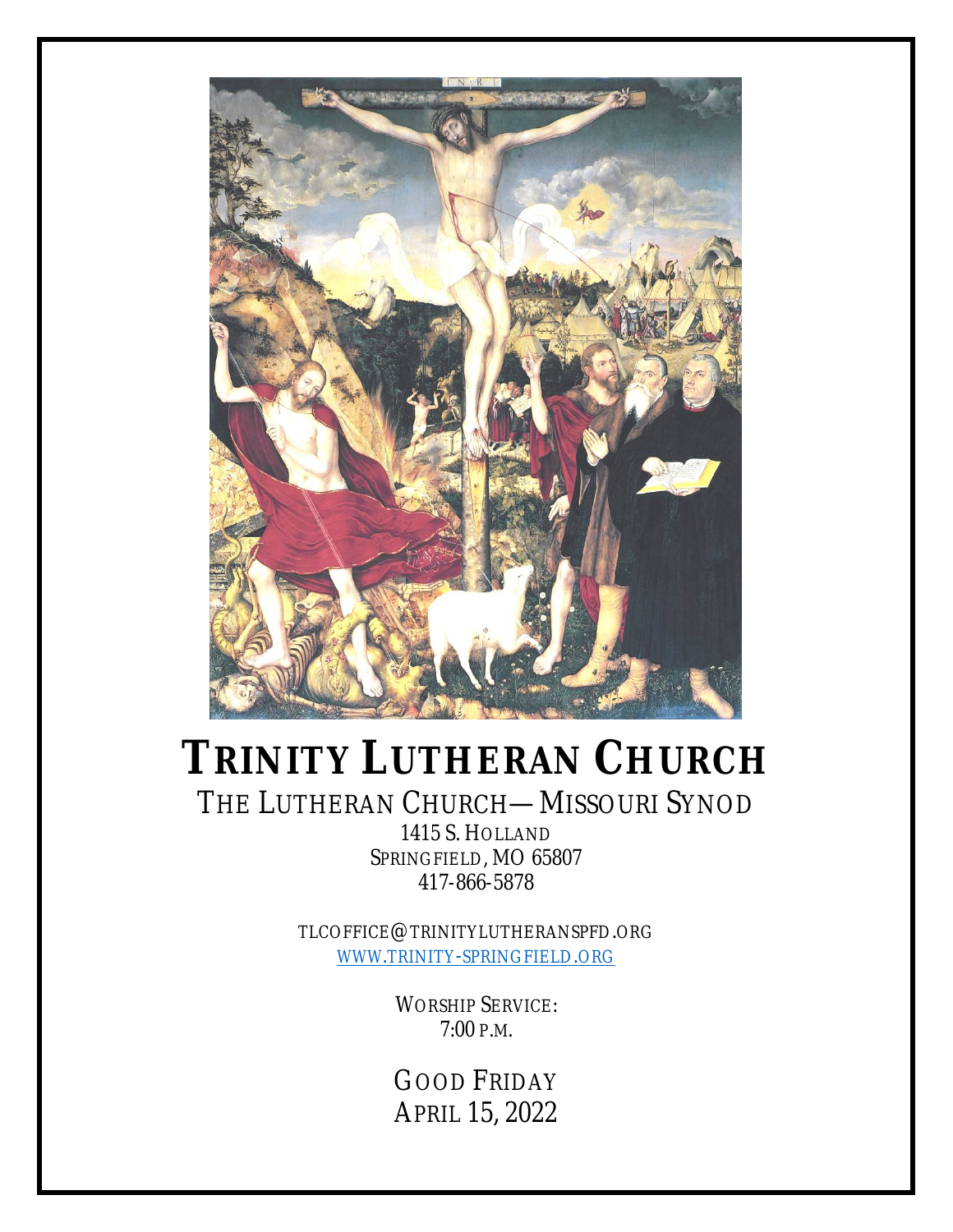# *WELCOME TO TRINITY LUTHERAN CHURCH!*

*\_\_\_\_\_\_\_\_\_\_\_\_\_\_\_\_\_\_\_\_\_\_\_\_\_\_\_\_\_\_\_\_\_\_\_\_\_\_\_\_\_\_\_\_\_\_\_\_\_ A Congregation of The Lutheran Church - Missouri Synod*

**Pastor Pastor Rev. Nicholas Hagerman Director of Music Ministry Dr. Grace St. Pierre Director of Family Life Ministry <b>Hannah Knehans Office Manager Angela Bruton Custodian Custodian Ron Shepard** 

# **Serving in Today's Tenebrae Services**

| Organist          |             | Doyle Richter                                                                                 |
|-------------------|-------------|-----------------------------------------------------------------------------------------------|
| Cantor<br>Anthem  |             | Michael Payne<br><b>Trinity Choir</b><br>Dr. Grace St. Pierre, Director<br>Boyoon Choi, piano |
| <b>Elders</b>     | $7:00$ p.m. | Mark Jones                                                                                    |
| <b>Ushers</b>     | $7:00$ p.m. | Mark Freiert, Jeff Winter                                                                     |
| Acolytes<br>Video | $7:00$ p.m. | Corey Hambrick, Shane Hambrick<br><b>Chris Straw</b>                                          |
| Altar Guild       |             | Leslie King, Carmen Boyd, Alice Maggi, Amy Scheer                                             |

**Be sure to register your attendance using the QR Code on the back of this bulletin. Thank You.**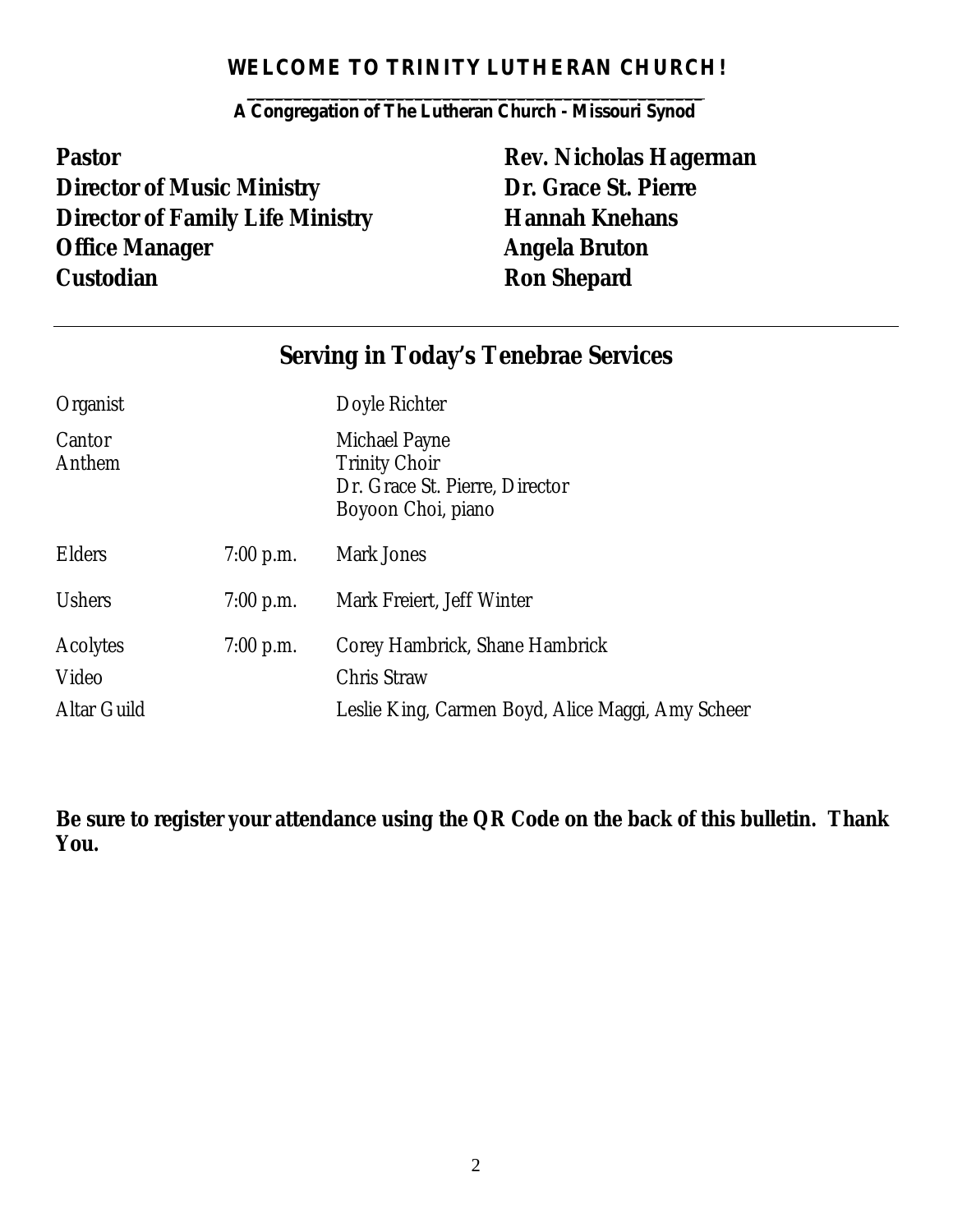# **Ringing of the Bells**

*Calling the Baptized People of God to the Hour of Divine Service*

*Stand*



# **Sentence and Response** *(chanted in procession)*

# **Reproaches**

- Cantor: Thus says the Lord: What have I done to you, O My people, and wherein have I offended you? Answer Me. For I have raised you up out of the prison house of sin and death, and you have delivered up your Redeemer to be scourged. For I have redeemed you from the house of bondage, and you have nailed your Savior to the cross. O My people.
	- *Choir:Holy Lord God, holy and mighty God, holy and most merciful Redeemer; God eternal, leave us not to bitter death. O Lord, have mercy.*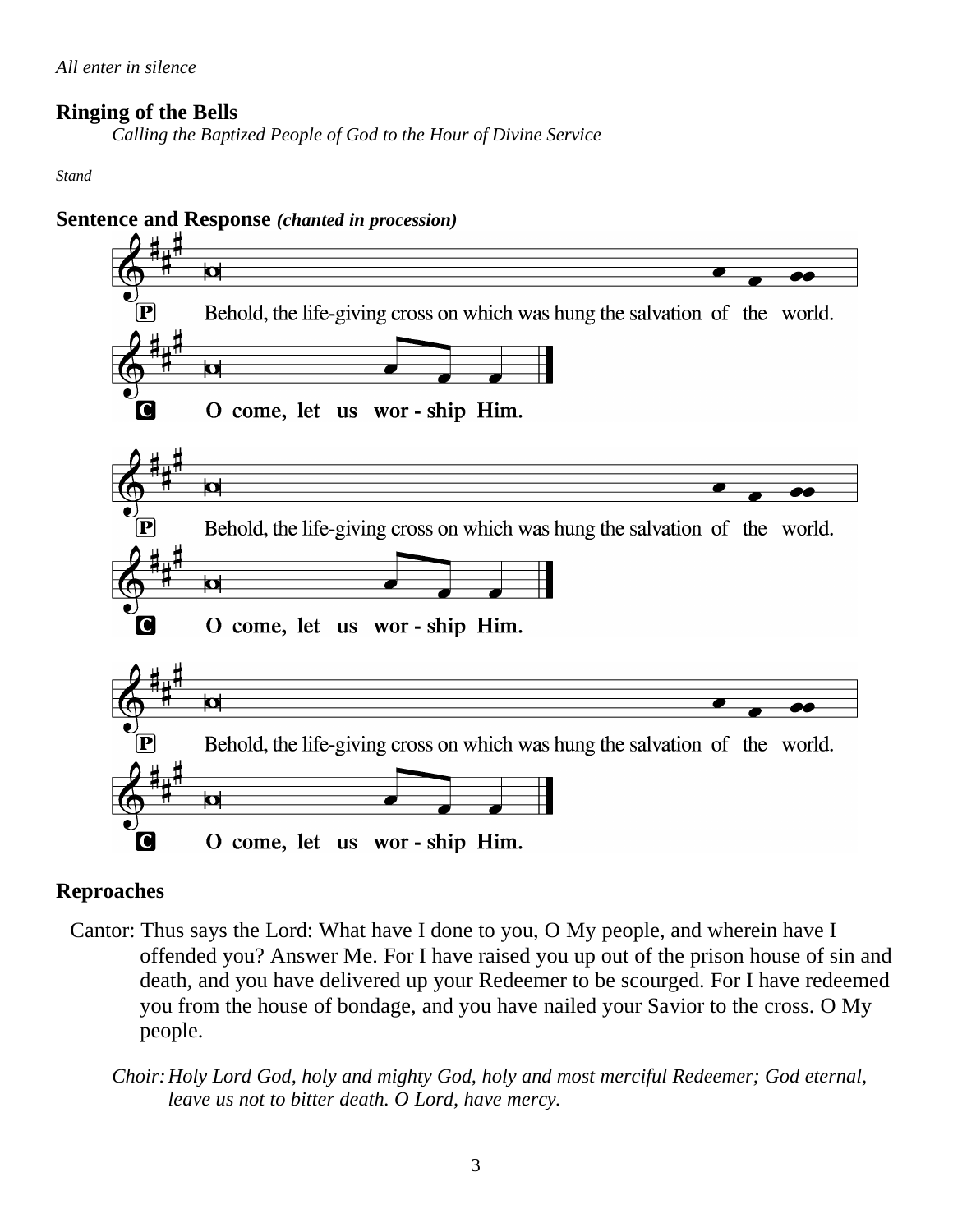**Lamb of God, Pure and Holy** *LSB 434 st. 1*



Cantor: Thus says the Lord: What have I done to you, O My people, and wherein have I offended you? Answer Me. For I have conquered all your foes, and you have given Me over and delivered Me to those who persecute Me. For I have fed you with My Word and refreshed You with living water, and you have given Me gall and vinegar to drink. O My people.

*Choir: Holy Lord God, holy and mighty God, holy and most merciful Redeemer; God eternal, allow us not to lose hope in the face of death and hell. O Lord, have mercy.*

#### **Lamb of God, Pure and Holy** *LSB 434 st. 2*

- 2 Lamb of God, pure and holy, Who on the cross didst suffer, Ever patient and lowly, Thyself to scorn didst offer. All sins Thou borest for us, Else had despair reigned o'er us: Have mercy on us, O Jesus! O Jesus! Tune and text: Public domain
- Cantor: Thus says the Lord: What have I done to you, O My people, and wherein have I offended you? Answer Me. What more could have been done for My vineyard than I have done for it? When I looked for good grapes, why did it yield only bad? My people, is this how you thank your God? O My people.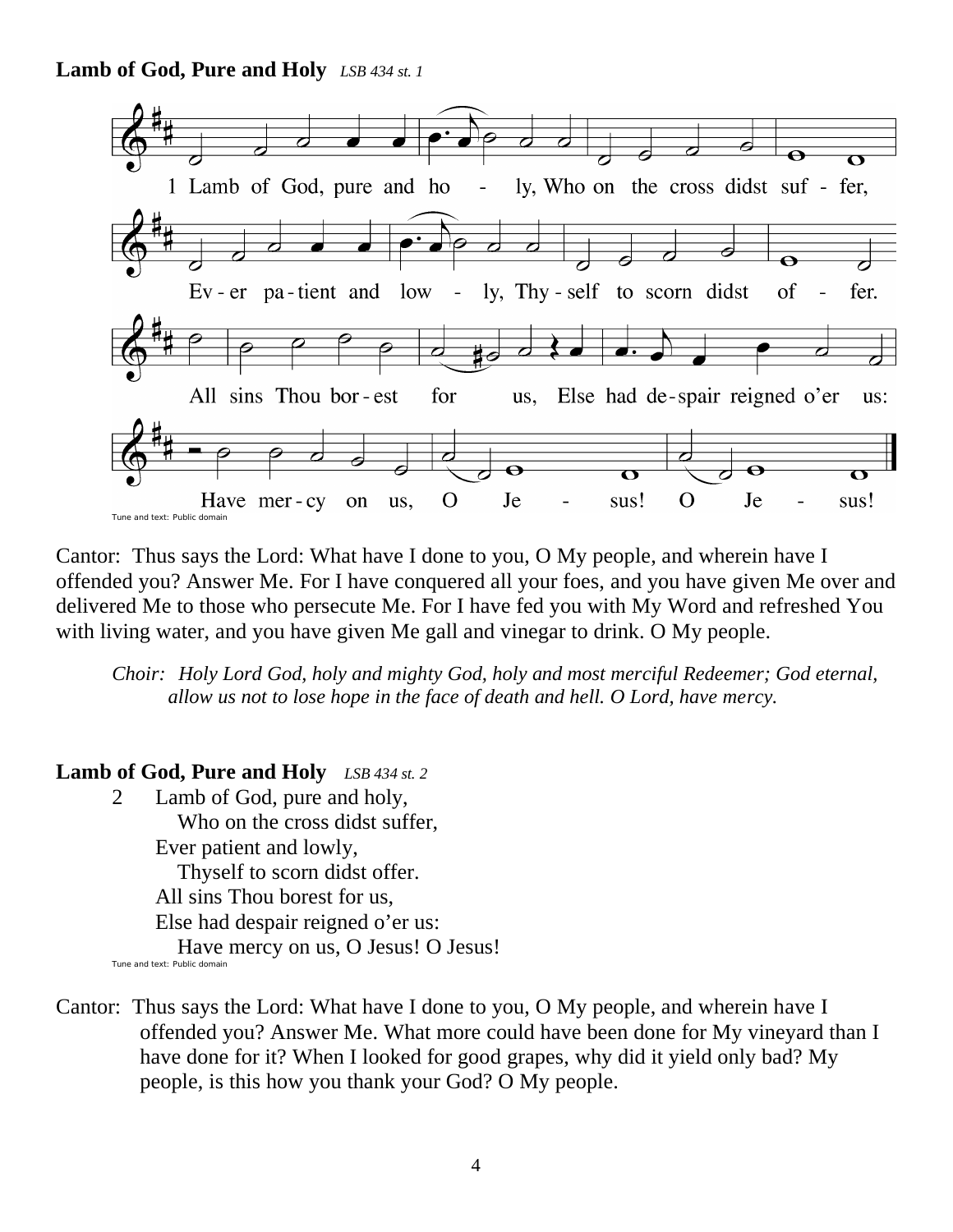*Choir:Holy Lord God, holy and mighty God, holy and most merciful Redeemer; God eternal, keep us steadfast in the true faith. O Lord, have mercy.*

# **Lamb of God, Pure and Holy** *LSB 434 st. 3*

3 Lamb of God, pure and holy, Who on the cross didst suffer, Ever patient and lowly, Thyself to scorn didst offer. All sins Thou borest for us, Else had despair reigned o'er us: Thy peace be with us, O Jesus! O Jesus!

#### **Collect of the Day**

P Let us pray.

Almighty God, graciously behold this Your family for whom our Lord Jesus Christ was willing to be betrayed and delivered into the hands of sinful men to suffer death upon the cross; through the same Jesus Christ, Your Son, our Lord, who lives and reigns with You and the Holy Spirit, one God, now and forever.

C **Amen.**

*Sit*

## **Old Testament Reading** *Lamentations 3:1–33*

<sup>1</sup>I am the man who has seen affliction under the rod of his wrath; <sup>2</sup>he has driven and brought me into darkness without any light; <sup>3</sup>surely against me he turns his hand again and again the whole day long. <sup>4</sup>He has made my flesh and my skin waste away; he has broken my bones; <sup>5</sup>he has besieged and enveloped me with bitterness and tribulation; <sup>6</sup>he has made me dwell in darkness like the dead of long ago.  $7$ He has walled me about so that I cannot escape; he has made my chains heavy; <sup>8</sup>though I call and cry for help, he shuts out my prayer; <sup>9</sup>he has blocked my ways with blocks of stones; he has made my paths crooked.  $10$ He is a bear lying in wait for me, a lion in hiding;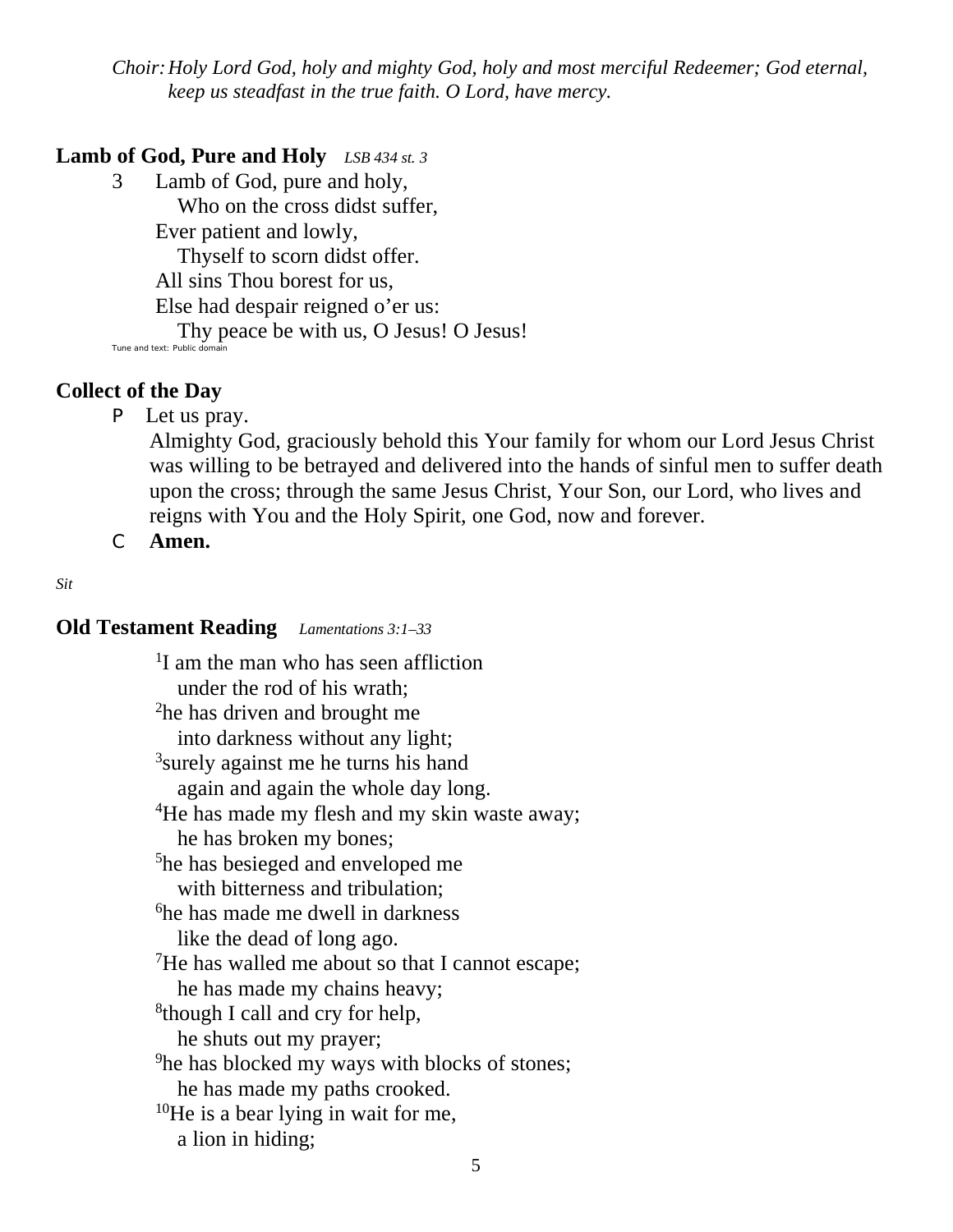$<sup>11</sup>$ he turned aside my steps and tore me to pieces;</sup> he has made me desolate; <sup>12</sup>he bent his bow and set me as a target for his arrow. <sup>13</sup>He drove into my kidneys the arrows of his quiver; <sup>14</sup>I have become the laughingstock of all peoples, the object of their taunts all day long. <sup>15</sup>He has filled me with bitterness; he has sated me with wormwood. <sup>16</sup>He has made my teeth grind on gravel, and made me cower in ashes;  $17$ my soul is bereft of peace; I have forgotten what happiness is;  $18$ so I say, "My endurance has perished; so has my hope from the LORD." <sup>19</sup>Remember my affliction and my wanderings, the wormwood and the gall!  $20$ My soul continually remembers it and is bowed down within me.  $^{21}$ But this I call to mind, and therefore I have hope:  $22$ The steadfast love of the LORD never ceases; his mercies never come to an end;  $^{23}$ they are new every morning; great is your faithfulness. <sup>24"</sup>The LORD is my portion," says my soul, "therefore I will hope in him." <sup>25</sup>The LORD is good to those who wait for him, to the soul who seeks him.  $^{26}$ It is good that one should wait quietly for the salvation of the LORD.  $^{27}$ It is good for a man that he bear the yoke in his youth. <sup>28</sup>Let him sit alone in silence when it is laid on him;  $29$ let him put his mouth in the dust there may yet be hope;  $30$ let him give his cheek to the one who strikes, and let him be filled with insults.  $31$ For the Lord will not cast off forever,  $32$ but, though he cause grief, he will have compassion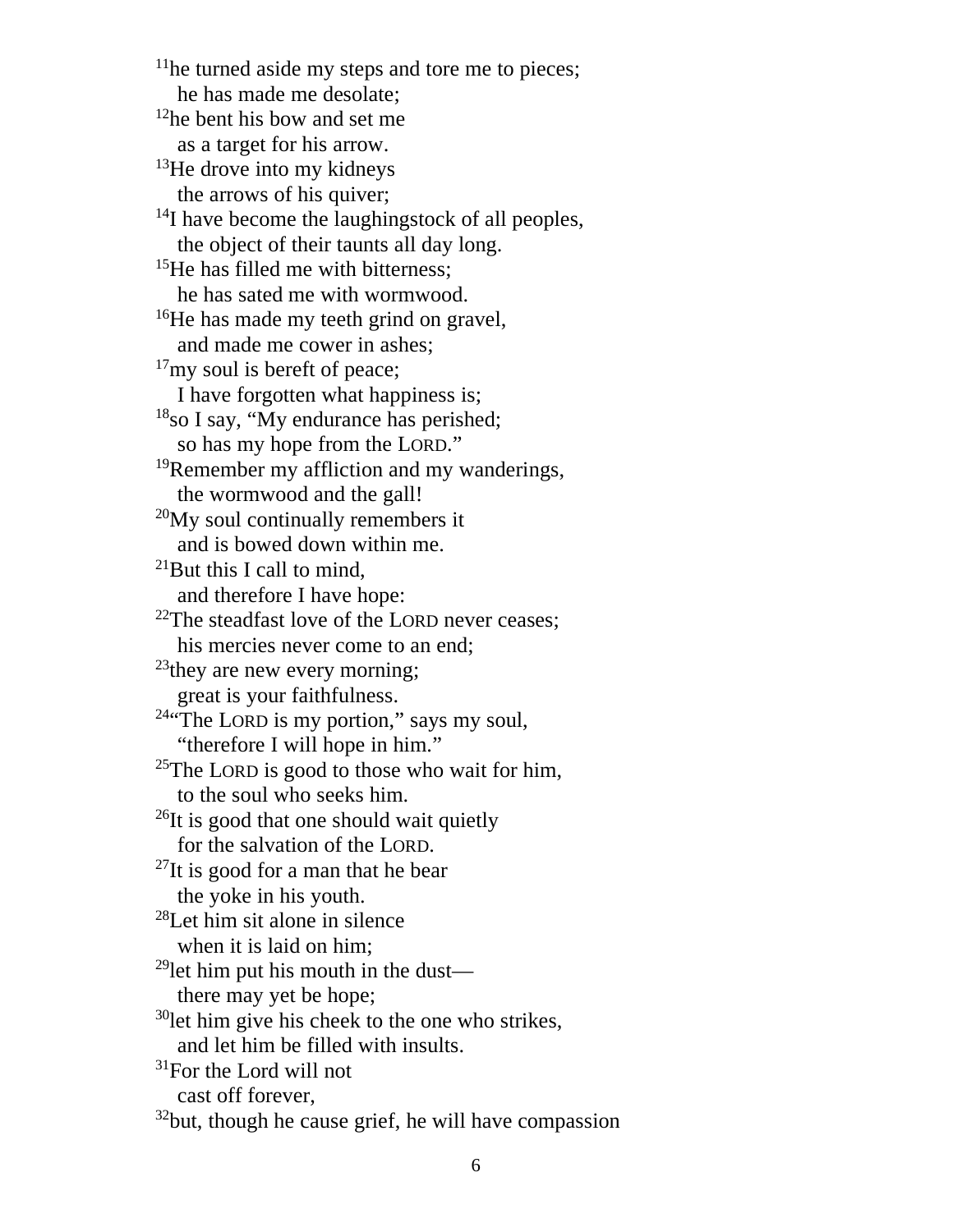according to the abundance of his steadfast love;

<sup>33</sup>for he does not willingly afflict

or grieve the children of men.

P This is the Word of the Lord.

## C **Thanks be to God.**

*Silence*

*Stand*

P Let us pray.

Merciful and everlasting God, You did not spare Your only Son but delivered Him up for us all to bear our sins on the cross. Grant that our hearts may be so fixed with steadfast faith in Him that we fear not the power of sin, death, and the devil; through the same Jesus Christ, our Lord.

C **Amen.**

*Sit*

## **Anthem – Lest I Forget They Love**

*Lest I forget Thy love. King of my life I crown Thee now, Thine shall the glory be. Lest I forget Thy thorned-crowned brow, lead me to Calvary. Lest I forget Thy love. Show me the tomb where Thou wast laid, tenderly mourned, and wept. Angels in robes of light arrayed, guarded Thee while Thou slept. Lest I forget Gethsemane, lest I forget Thine agony, lest I forget Thy love for me, lead me to Calvary. Let me like Mary through the gloom, come with a gift for Thee, show to me now the empty tomb, lead me to Calvary. May I be willing Lord, to bear, daily Thy cross for Thee, even Thy cup of grief to share, Thou hast born all for me. Lest I forget Gethsemane, lest I forget Thine agony, lest I forget Thy love for me, lead me to Calvary. Lead me to Calvary. Lest I forget Thy love. Lest I forget Thy love. Amen.* (Music by Craig Courtney/Tune: Duncannon//Lyrics Jennie Hussey)

**Epistle** *Hebrews 4:14–16; 5:7–9*

Since then we have a great high priest who has passed through the heavens, Jesus, the Son of God, let us hold fast our confession. For we do not have a high priest who is unable to sympathize with our weaknesses, but one who in every respect has been tempted as we are, yet without sin. Let us then with confidence draw near to the throne of grace, that we may receive mercy and find grace to help in time of need.

In the days of his flesh, Jesus offered up prayers and supplications, with loud cries and tears, to him who was able to save him from death, and he was heard because of his reverence. Although he was a son, he learned obedience through what he suffered. And being made perfect, he became the source of eternal salvation to all who obey him. P This is the Word of the Lord.

C **Thanks be to God.**

*Silence*

*Stand*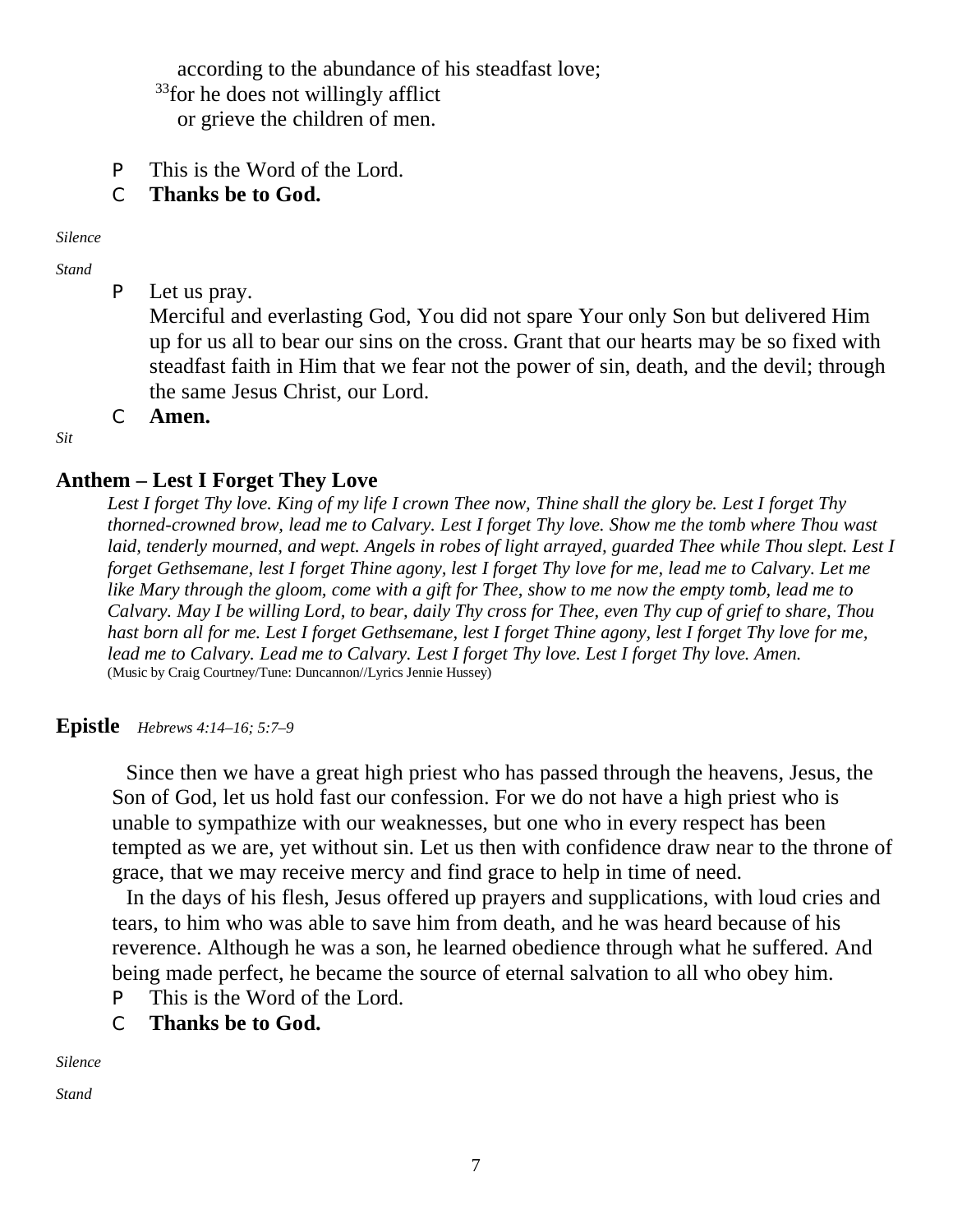P Let us pray.

Almighty and everlasting God, You willed that Your Son should bear for us the pains of the cross and so remove from us the power of the adversary. Help us so to remember and give thanks for our Lord's passion that we may receive forgiveness of sin and redemption from everlasting death; through Jesus Christ, our Lord.

C **Amen.**

#### *Sit*



#### **The Passion of Our Lord Jesus Christ**

#### **Part 1:** *Luke 22:47–62*

<sup>47</sup>While he was still speaking, there came a crowd, and the man called Judas, one of the twelve, was leading them. He drew near to Jesus to kiss him, <sup>48</sup>but Jesus said to him, "Judas, would you betray the Son of Man with a kiss?" <sup>49</sup>And when those who were around him saw what would follow, they said, "Lord, shall we strike with the sword?" <sup>50</sup>And one of them struck the servant of the high priest and cut off his right ear. <sup>51</sup>But Jesus said, "No more of this!" And he touched his ear and healed him. <sup>52</sup>Then Jesus said to the chief priests and officers of the temple and elders, who had come out against him, "Have you come out as against a robber, with swords and clubs? <sup>53</sup>When I was with you day after day in the temple, you did not lay hands on me. But this is your hour, and the power of darkness."

<sup>54</sup>Then they seized him and led him away, bringing him into the high priest's house, and Peter was following at a distance. <sup>55</sup>And when they had kindled a fire in the middle of the courtyard and sat down together, Peter sat down among them. <sup>56</sup>Then a servant girl, seeing him as he sat in the light and looking closely at him, said, "This man also was with him." <sup>57</sup>But he denied it, saying, "Woman, I do not know him." <sup>58</sup>And a little later someone else saw him and said, "You also are one of them." But Peter said, "Man, I am not." <sup>59</sup>And after an interval of

P The Passion of our Lord Jesus Christ according to St. Luke, the  $22<sup>nd</sup> \& 23<sup>rd</sup>$  Chapters.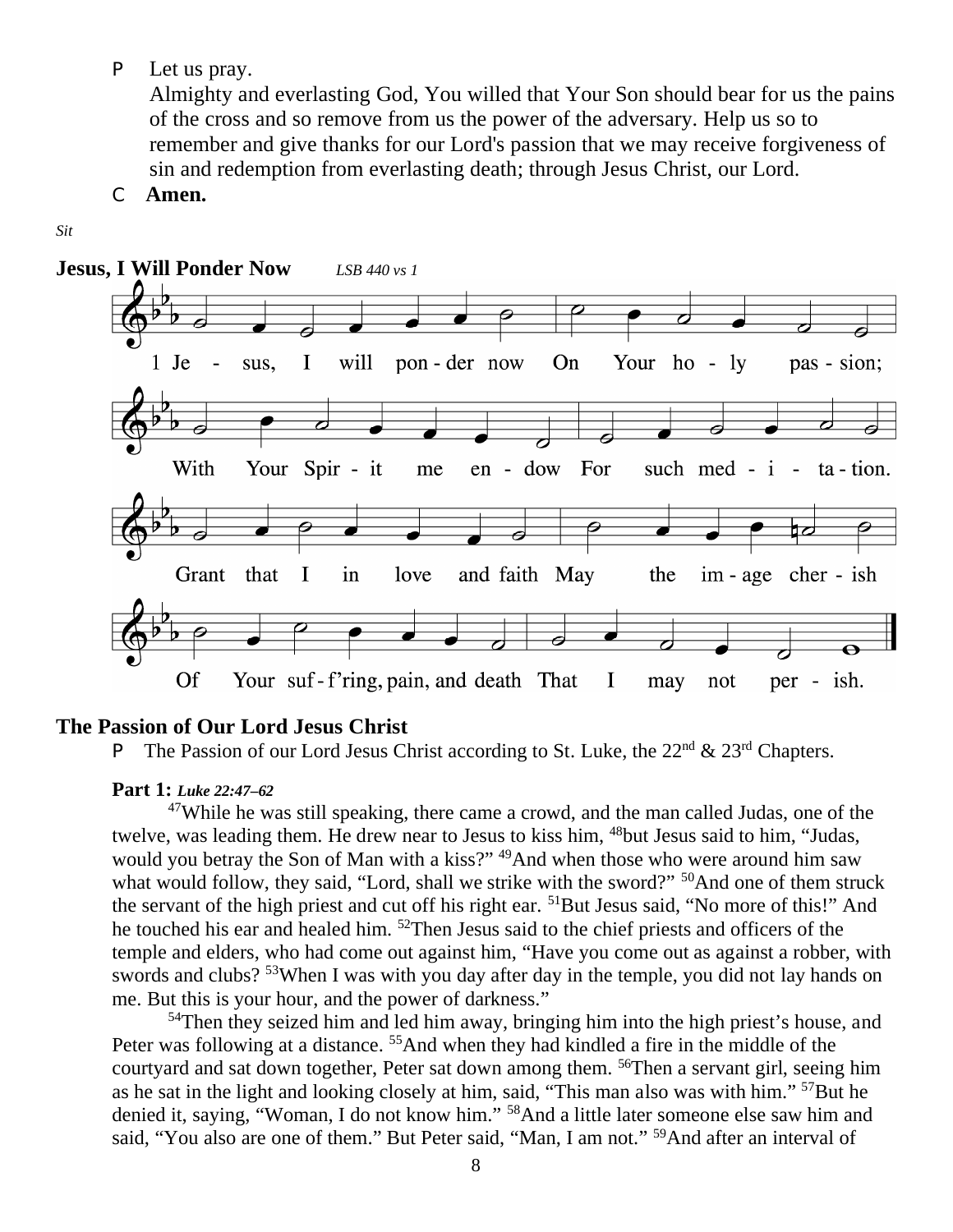about an hour still another insisted, saying, "Certainly this man also was with him, for he too is a Galilean." <sup>60</sup>But Peter said, "Man, I do not know what you are talking about." And immediately, while he was still speaking, the rooster crowed. <sup>61</sup>And the Lord turned and looked at Peter. And Peter remembered the saying of the Lord, how he had said to him, "Before the rooster crows today, you will deny me three times." <sup>62</sup>And he went out and wept bitterly.

*A candle is extinguished.*

#### **Jesus, I Will Ponder Now** *LSB 440 vs 2*

2 Make me see Your great distress, Anguish, and affliction, Bonds and stripes and wretchedness And Your crucifixion; Make me see how scourge and rod, Spear and nails did wound You, How for them You died, O God, Who with thorns had crowned You.

#### **Part 2:** *Luke 22:63—23:5*

 $63$ Now the men who were holding Jesus in custody were mocking him as they beat him.  $64$ They also blindfolded him and kept asking him, "Prophesy! Who is it that struck you?"  $65$ And they said many other things against him, blaspheming him.

<sup>66</sup>When day came, the assembly of the elders of the people gathered together, both chief priests and scribes. And they led him away to their council, and they said,  $67$  If you are the Christ, tell us." But he said to them, "If I tell you, you will not believe, <sup>68</sup>and if I ask you, you will not answer. <sup>69</sup>But from now on the Son of Man shall be seated at the right hand of the power of God." <sup>70</sup>So they all said, "Are you the Son of God, then?" And he said to them, "You say that I am."<sup>71</sup>Then they said, "What further testimony do we need? We have heard it ourselves from his own lips."

<sup>1</sup>Then the whole company of them arose and brought him before Pilate. <sup>2</sup>And they began to accuse him, saying, "We found this man misleading our nation and forbidding us to give tribute to Caesar, and saying that he himself is Christ, a king." <sup>3</sup>And Pilate asked him, "Are you the King of the Jews?" And he answered him, "You have said so." <sup>4</sup>Then Pilate said to the chief priests and the crowds, "I find no guilt in this man." <sup>5</sup>But they were urgent, saying, "He stirs up the people, teaching throughout all Judea, from Galilee even to this place."

*A candle is extinguished.*

#### **Jesus, I Will Ponder Now** *LSB 440 vs 3*

3 Yet, O Lord, not thus alone Make me see Your passion, But its cause to me make known And its termination. Ah! I also and my sin Wrought Your deep affliction; This indeed the cause has been Of Your crucifixion.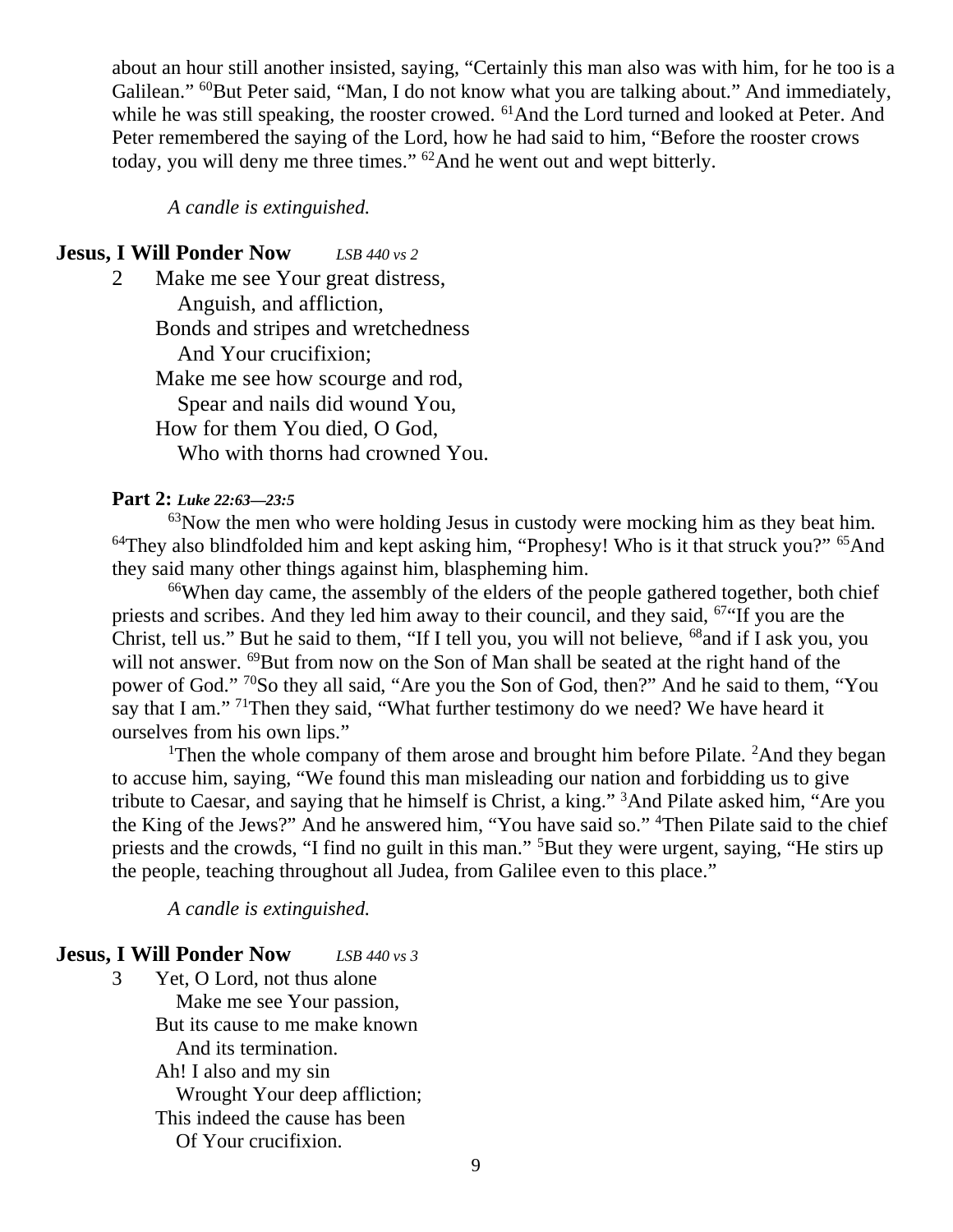#### **Part 3:** *Luke 23:6–25*

 $6$ When Pilate heard this, he asked whether the man was a Galilean. <sup>7</sup>And when he learned that he belonged to Herod's jurisdiction, he sent him over to Herod, who was himself in Jerusalem at that time. <sup>8</sup>When Herod saw Jesus, he was very glad, for he had long desired to see him, because he had heard about him, and he was hoping to see some sign done by him. <sup>9</sup>So he questioned him at some length, but he made no answer. <sup>10</sup>The chief priests and the scribes stood by, vehemently accusing him. <sup>11</sup>And Herod with his soldiers treated him with contempt and mocked him. Then, arraying him in splendid clothing, he sent him back to Pilate. <sup>12</sup>And Herod and Pilate became friends with each other that very day, for before this they had been at enmity with each other.

<sup>13</sup>Pilate then called together the chief priests and the rulers and the people, <sup>14</sup>and said to them, "You brought me this man as one who was misleading the people. And after examining him before you, behold, I did not find this man guilty of any of your charges against him. <sup>15</sup>Neither did Herod, for he sent him back to us. Look, nothing deserving death has been done by him. <sup>16</sup>I will therefore punish and release him."

<sup>18</sup>But they all cried out together, "Away with this man, and release to us Barabbas"— <sup>19</sup>a man who had been thrown into prison for an insurrection started in the city and for murder. <sup>20</sup>Pilate addressed them once more, desiring to release Jesus, <sup>21</sup>but they kept shouting, "Crucify, crucify him!" <sup>22</sup>A third time he said to them, "Why, what evil has he done? I have found in him no guilt deserving death. I will therefore punish and release him." <sup>23</sup>But they were urgent, demanding with loud cries that he should be crucified. And their voices prevailed. <sup>24</sup>So Pilate decided that their demand should be granted. <sup>25</sup>He released the man who had been thrown into prison for insurrection and murder, for whom they asked, but he delivered Jesus over to their will.

#### *A candle is extinguished.*

#### **Jesus, I Will Ponder Now** *LSB 440 vs 4*

4 Grant that I Your passion view With repentant grieving. Let me not bring shame to You By unholy living. How could I refuse to shun Ev'ry sinful pleasure Since for me God's only Son Suffered without measure?

#### **Part 4:** *Luke 23:26–43*

 $^{26}$ And as they led him away, they seized one Simon of Cyrene, who was coming in from the country, and laid on him the cross, to carry it behind Jesus.  $27$  And there followed him a great multitude of the people and of women who were mourning and lamenting for him. <sup>28</sup>But turning to them Jesus said, "Daughters of Jerusalem, do not weep for me, but weep for yourselves and for your children. <sup>29</sup>For behold, the days are coming when they will say, 'Blessed are the barren and the wombs that never bore and the breasts that never nursed!' <sup>30</sup>Then they will begin to say to the mountains, 'Fall on us,' and to the hills, 'Cover us.' <sup>31</sup>For if they do these things when the wood is green, what will happen when it is dry?"

 $32$ Two others, who were criminals, were led away to be put to death with him.  $33$ And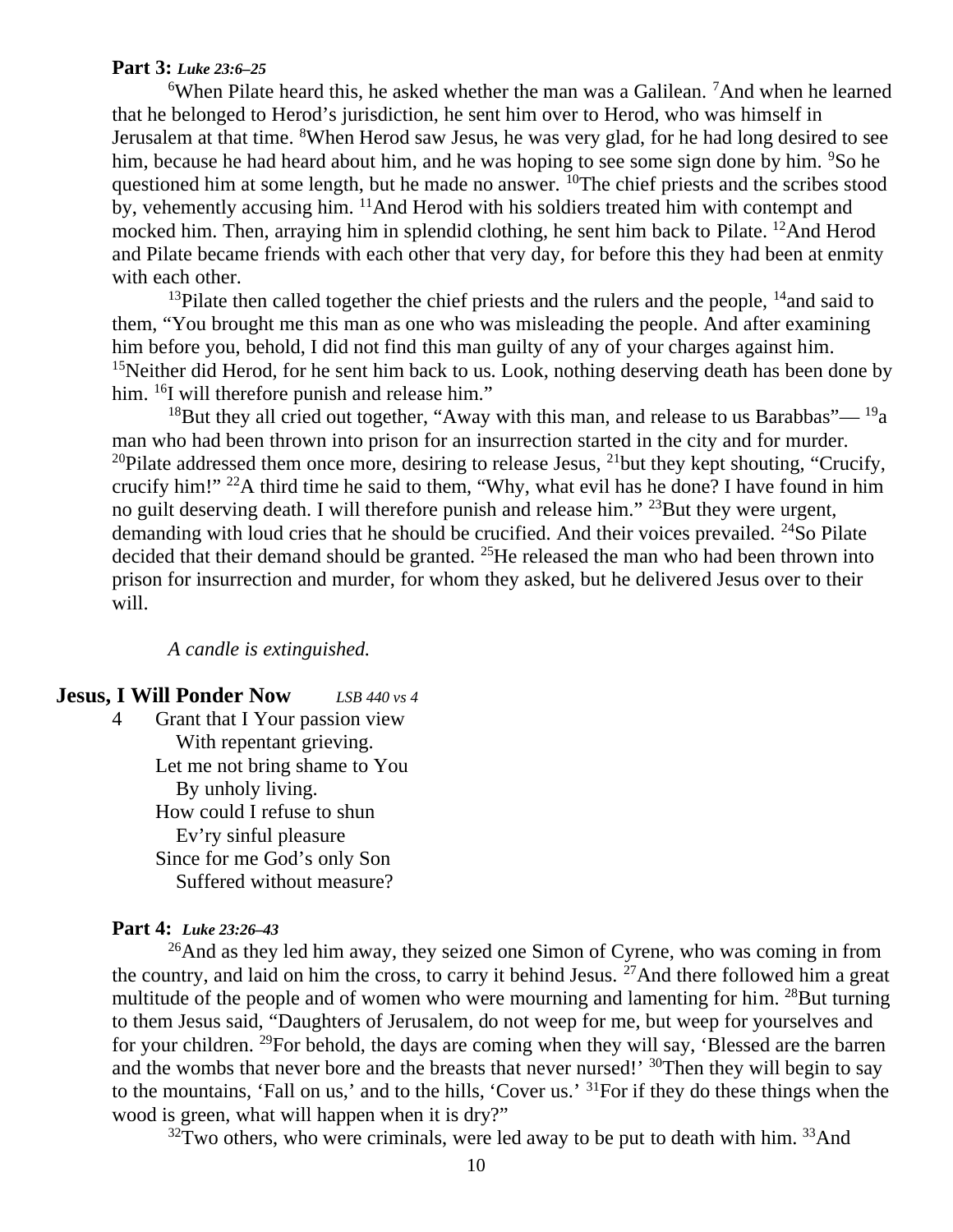when they came to the place that is called The Skull, there they crucified him, and the criminals, one on his right and one on his left. <sup>34</sup>And Jesus said, "Father, forgive them, for they know not what they do." And they cast lots to divide his garments. <sup>35</sup>And the people stood by, watching, but the rulers scoffed at him, saying, "He saved others; let him save himself, if he is the Christ of God, his Chosen One!" <sup>36</sup>The soldiers also mocked him, coming up and offering him sour wine  $37$ and saying, "If you are the King of the Jews, save yourself!"  $38$ There was also an inscription over him, "This is the King of the Jews."

<sup>39</sup>One of the criminals who were hanged railed at him, saying, "Are you not the Christ? Save yourself and us!" <sup>40</sup>But the other rebuked him, saying, "Do you not fear God, since you are under the same sentence of condemnation? <sup>41</sup>And we indeed justly, for we are receiving the due reward of our deeds; but this man has done nothing wrong." <sup>42</sup>And he said, "Jesus, remember me when you come into your kingdom." <sup>43</sup>And he said to him, "Truly, I say to you, today you will be with me in Paradise."

*A candle is extinguished.*

#### **Jesus, I Will Ponder Now** *LSB 440 vs 5*

5 If my sins give me alarm And my conscience grieve me, Let Your cross my fear disarm; Peace of conscience give me. Help me see forgiveness won By Your holy passion. If for me He slays His Son, God must have compassion!

#### **Part 5:** *Luke 23:44–49*

<sup>44</sup>It was now about the sixth hour, and there was darkness over the whole land until the ninth hour,  $45$  while the sun's light failed. And the curtain of the temple was torn in two.  $46$ Then Jesus, calling out with a loud voice, said, "Father, into your hands I commit my spirit!" And having said this he breathed his last. <sup>47</sup>Now when the centurion saw what had taken place, he praised God, saying, "Certainly this man was innocent!" <sup>48</sup>And all the crowds that had assembled for this spectacle, when they saw what had taken place, returned home beating their breasts. <sup>49</sup>And all his acquaintances and the women who had followed him from Galilee stood at a distance watching these things.

*A candle is extinguished.*

#### **Jesus, I Will Ponder Now** *LSB 440 vs 6*

6 Graciously my faith renew; Help me bear my crosses, Learning humbleness from You, Peace mid pain and losses. May I give You love for love! Hear me, O my Savior, That I may in heav'n above Sing Your praise forever.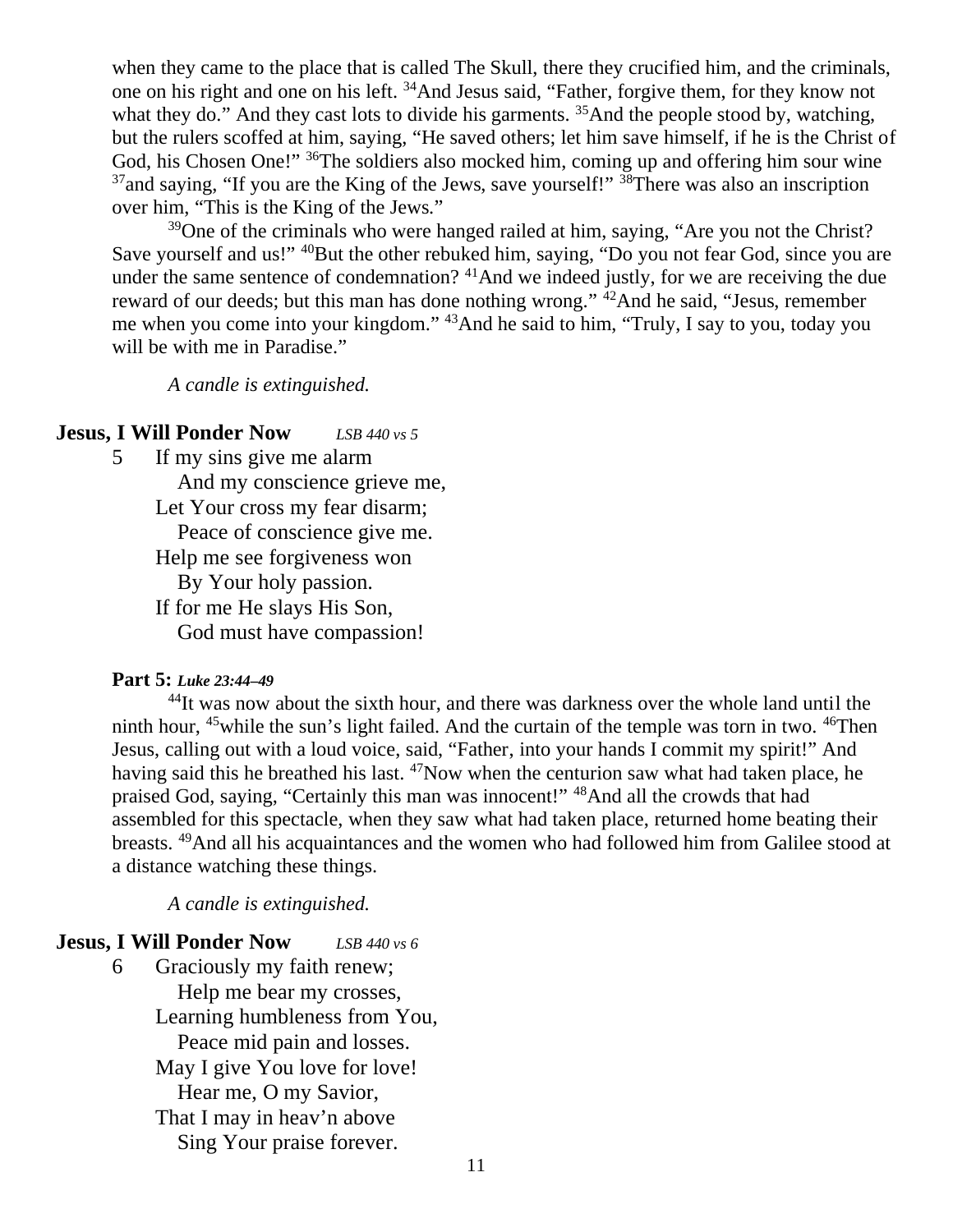#### **Part 6:** *Luke 23:50–56*

<sup>50</sup>Now there was a man named Joseph, from the Jewish town of Arimathea. He was a member of the council, a good and righteous man, <sup>51</sup>who had not consented to their decision and action; and he was looking for the kingdom of God. <sup>52</sup>This man went to Pilate and asked for the body of Jesus. <sup>53</sup>Then he took it down and wrapped it in a linen shroud and laid him in a tomb cut in stone, where no one had ever yet been laid. <sup>54</sup>It was the day of Preparation, and the Sabbath was beginning. <sup>55</sup>The women who had come with him from Galilee followed and saw the tomb and how his body was laid. <sup>56</sup>Then they returned and prepared spices and ointments.

On the Sabbath they rested according to the commandment.

*A candle is extinguished.*

#### **Responsory**

- P We have an advocate with the Father; Jesus is the propitiation for our sins.
- C **He was delivered up to death; He was delivered for the sins of the people.**
- P Blessed is he whose transgression is forgiven and whose sin is put away.
- C **He was delivered up to death; He was delivered for the sins of the people.**
- P We have an advocate with the Father; Jesus is the propitiation for our sins.
- C **He was delivered up to death; He was delivered for the sins of the people.**

## **Stricken, Smitten, and Afflicted** *LSB 451*

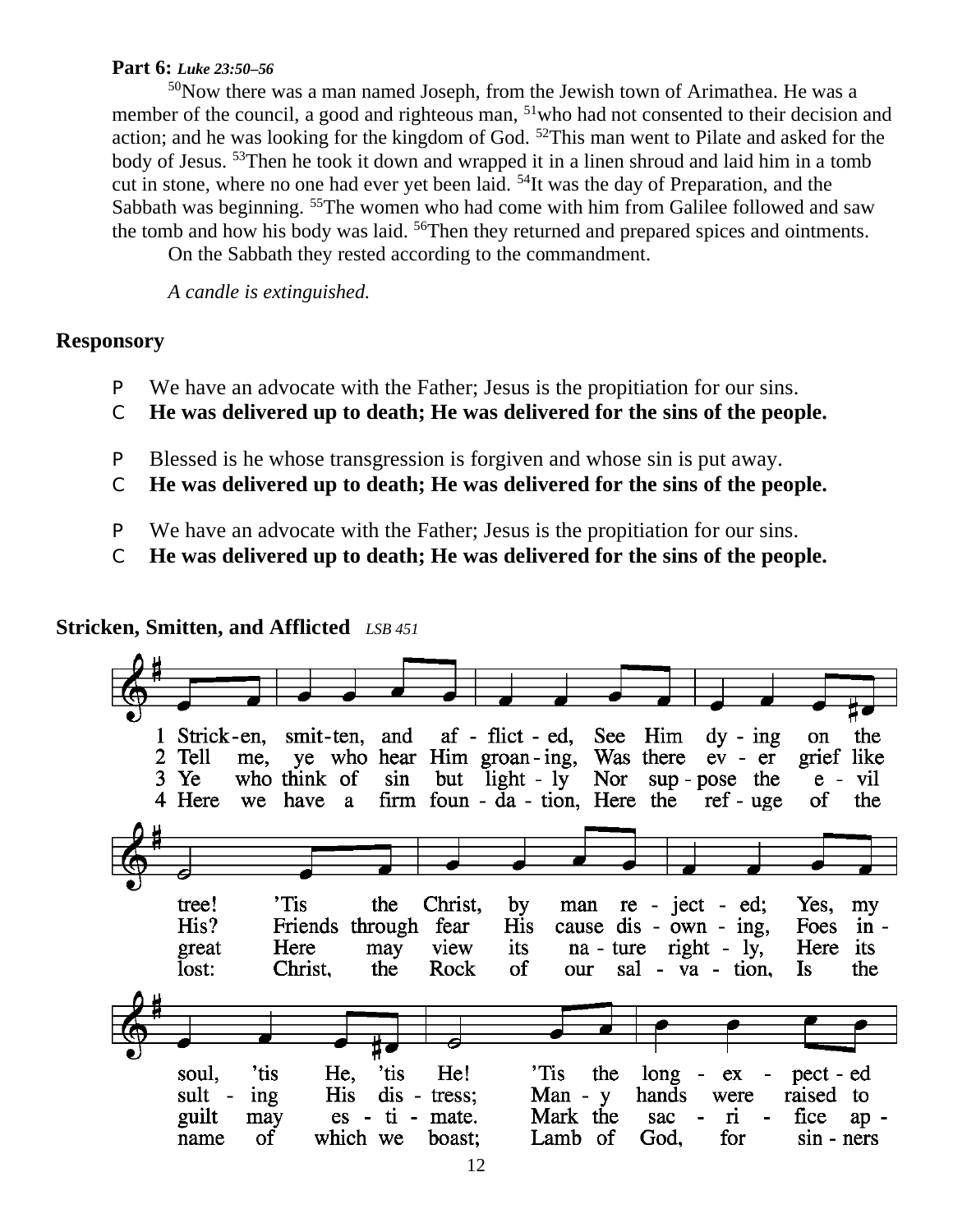Proofs Proph - et,  $Da - vid's$ Son. Da-vid's Lord; yet  $\mathbf I$ wound Him, None would **But**  $in$ the ter - vene to save: point - ed, See who the 'Tis the bears aw - ful load: wound - ed.  $Sac - ri - fice$ can - cel guilt! None shall to 'Tis the true of faith - ful Word.  $\text{snf}$  -  $\text{fi}$  - cient it: see and deep - est stroke that pierced Him Was the stroke that jus - tice gave. Word, the Lord's a - noint - ed, Son of Man and Son of God.  $ev - er$ be con-found - ed Who on Him their hope have built.

**Sermon** 

**Upon the Cross Extended** *LSB 453*tend - ed  $1$  Up world, your the cross See.  $\overline{\phantom{a}}$ on  $ex$  $\overline{a}$ 2 Come, pon - der, see these things and Your soul will bruised You? 3 Who is it. Lord. that Who has  $SO<sub>2</sub>$  $4<sub>1</sub>$ caused Your and  $sign - ing$ By vils grief  $e -$ Your Sav - ior vields His  $sus - pend$ ed. breath. Lord  $fill$ with  $\overline{\text{won}}$  der As blood streams from each pore. bused You And caused You all Your woe? sore a  $\sim 10^{-1}$  $\sim$ ply count - less the sands. mul - ti ing  $As$ as Life from heav - en The Him - self Prince of has free - ly Through grief be - yond all know - ing From His great heart came all must make con - fes - sion Of We sin and dire trans - $\mathbf I$ caused the woes un - num - bered With which Your soul is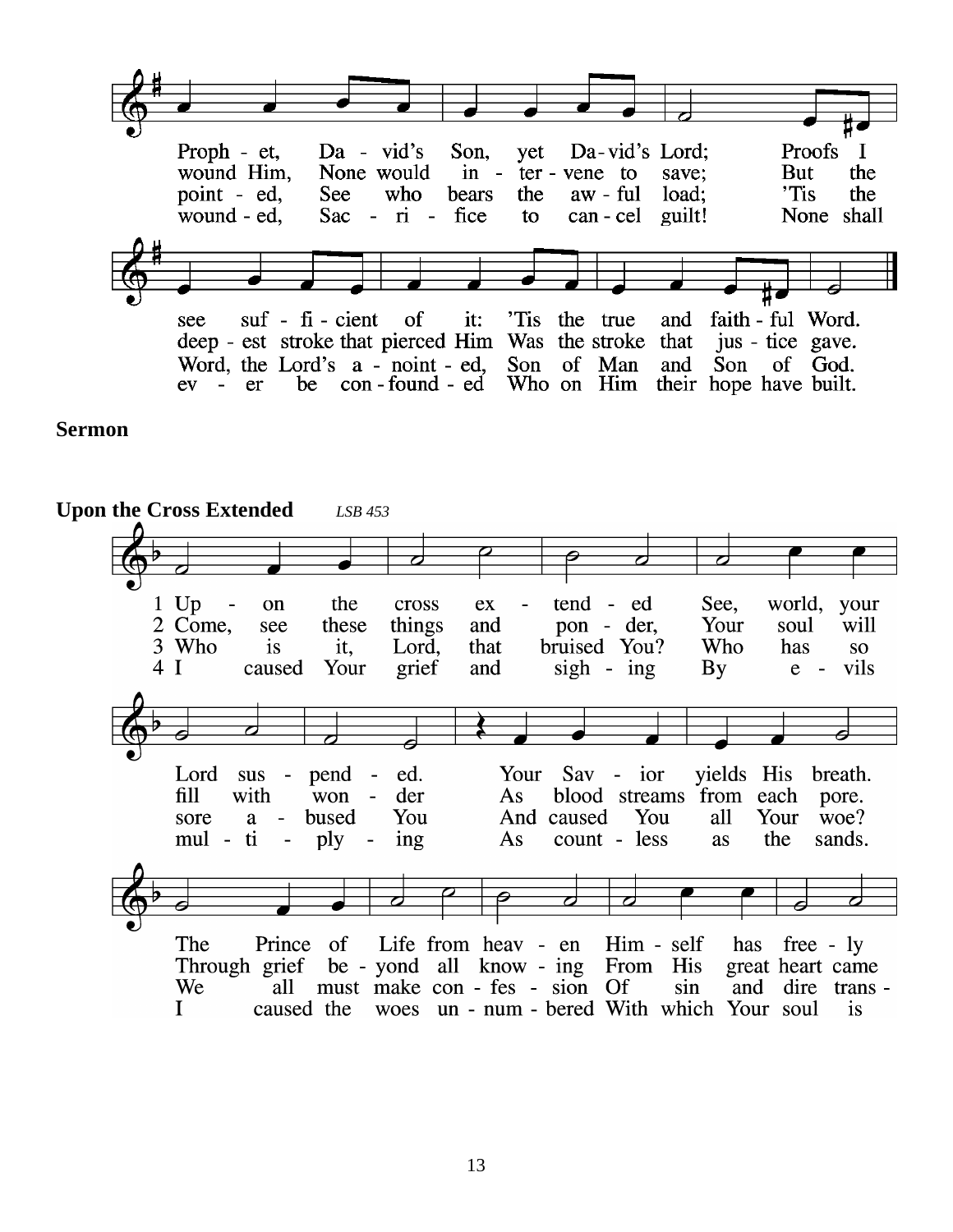|                                       | To                                   | shame and blows and bit - ter | death. |
|---------------------------------------|--------------------------------------|-------------------------------|--------|
| $\frac{giv}{flow}$ - $\frac{en}{ing}$ | Sighs well - ing from its deep - est |                               | core.  |
| $gres - sion$                         | While You no                         | ways of e - vil               | know.  |
| cum - bered,                          | Your sor - rows raised by wick - ed  |                               | hands. |

5 Your soul in griefs unbounded, Your head with thorns surrounded, You died to ransom me. The cross for me enduring, The crown for me securing, You healed my wounds and set me free.

6 Your cords of love, my Savior, Bind me to You forever, I am no longer mine. To You I gladly tender All that my life can render And all I have to You resign.

7 Your cross I place before me; Its saving pow'r restore me, Sustain me in the test. It will, when life is ending, Be guiding and attending My way to Your eternal rest.

*Stand*

# **Bidding Prayer**

P Let us pray for the whole Christian Church, that our Lord God would defend her against all the assaults and temptations of the adversary and keep her perpetually on the true foundation, Jesus Christ:

Text and tune: Public domain

Almighty and everlasting God, since You have revealed Your glory to all nations in Jesus Christ and in the Word of His truth, keep, we ask You, in safety the works of Your mercy so that Your Church, spread throughout all the nations, may be defended against the adversary and may serve You in true faith and persevere in the confession of Your name; through Jesus Christ, our Lord.

# C **Amen.**

P Let us pray for all the ministers of the Word, for all vocations in the Church, and for all the people of God:

Almighty and everlasting God, by whose Spirit the whole body of the Church is governed and sanctified, receive the supplications and prayers which we offer before You for all Your servants in Your holy Church that every member of the same may truly serve You according to Your calling; through Jesus Christ, our Lord.

C **Amen.**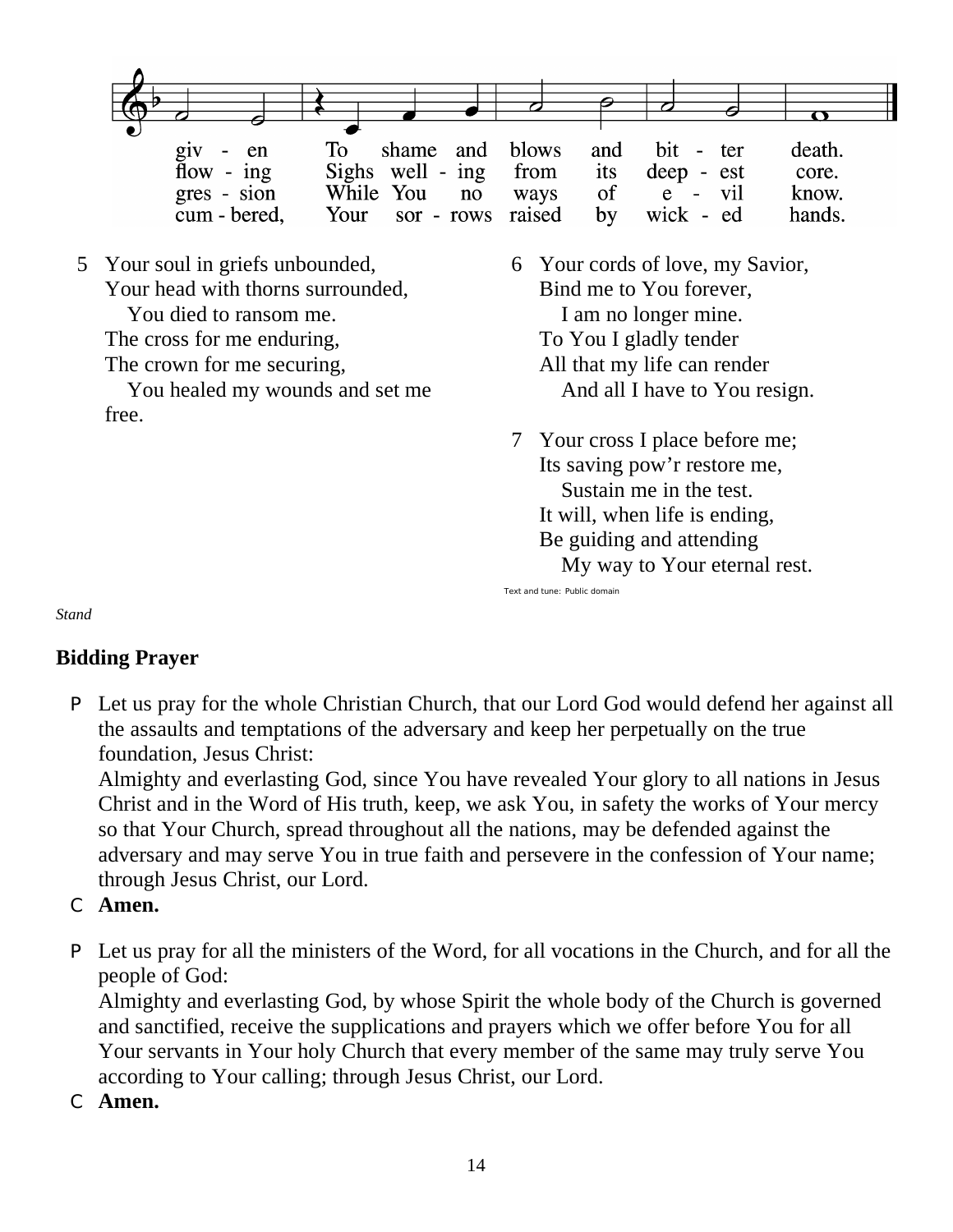P Let us pray for our catechumens, that our Lord God would open their hearts and the door of His mercy that, having received the remission of all their sins by the washing of regeneration, they may be mindful of their Baptism and evermore be found in Christ Jesus, our Lord:

Almighty God and Father, because You always grant growth to Your Church, increase the faith and understanding of our catechumens that, rejoicing in their new birth by the water of Holy Baptism, they may forever continue in the family of those whom You adopt as Your sons and daughters; through Jesus Christ, our Lord.

- C **Amen.**
- P Let us pray for all in authority that we may lead a quiet and peaceable life in all godliness and honesty:

O merciful Father in heaven, because You hold in Your hand all the might of man and because You have ordained, for the punishment of evildoers and for the praise of those who do well, all the powers that exist in all the nations of the world, we humbly pray You graciously to regard Your servants, especially President Biden; the Congress of the United States; Governor Parson; and all those who make, administer, and judge our laws; that all who receive the sword as Your ministers may bear it according to Your Word; through Jesus Christ, our Lord.

- C **Amen.**
- P Let us pray our Lord God Almighty that He would deliver the world from all error, take away disease, ward off famine, set free those in bondage, and grant health to the sick and a safe journey to all who travel:

Almighty and everlasting God, the consolation of the sorrowful and the strength of the weak, may the prayers of those who in any tribulation or distress cry to You graciously come before You, so that in all their necessities they may rejoice in Your manifold help and comfort; through Jesus Christ, our Lord.

- C **Amen.**
- P Let us pray for all who are outside the Church, that our Lord God would be pleased to deliver them from their error, call them to faith in the true and living God and His only Son, Jesus Christ, our Lord, and gather them into His family, the Church: Almighty and everlasting God, because You seek not the death but the life of all, hear our prayers for all who have no right knowledge of You, free them from their error, and for the glory of Your name bring them into the fellowship of Your holy Church; through Jesus Christ, our Lord.
- C **Amen.**
- P Let us pray for peace, that we may come to the knowledge of God's holy Word and walk before Him as is fitting for Christians:

Almighty and everlasting God, King of Glory, and Lord of heaven and earth, by whose Spirit all things are governed, by whose providence all things are ordered, the God of peace and the author of all concord, grant us, we implore You, Your heavenly peace and concord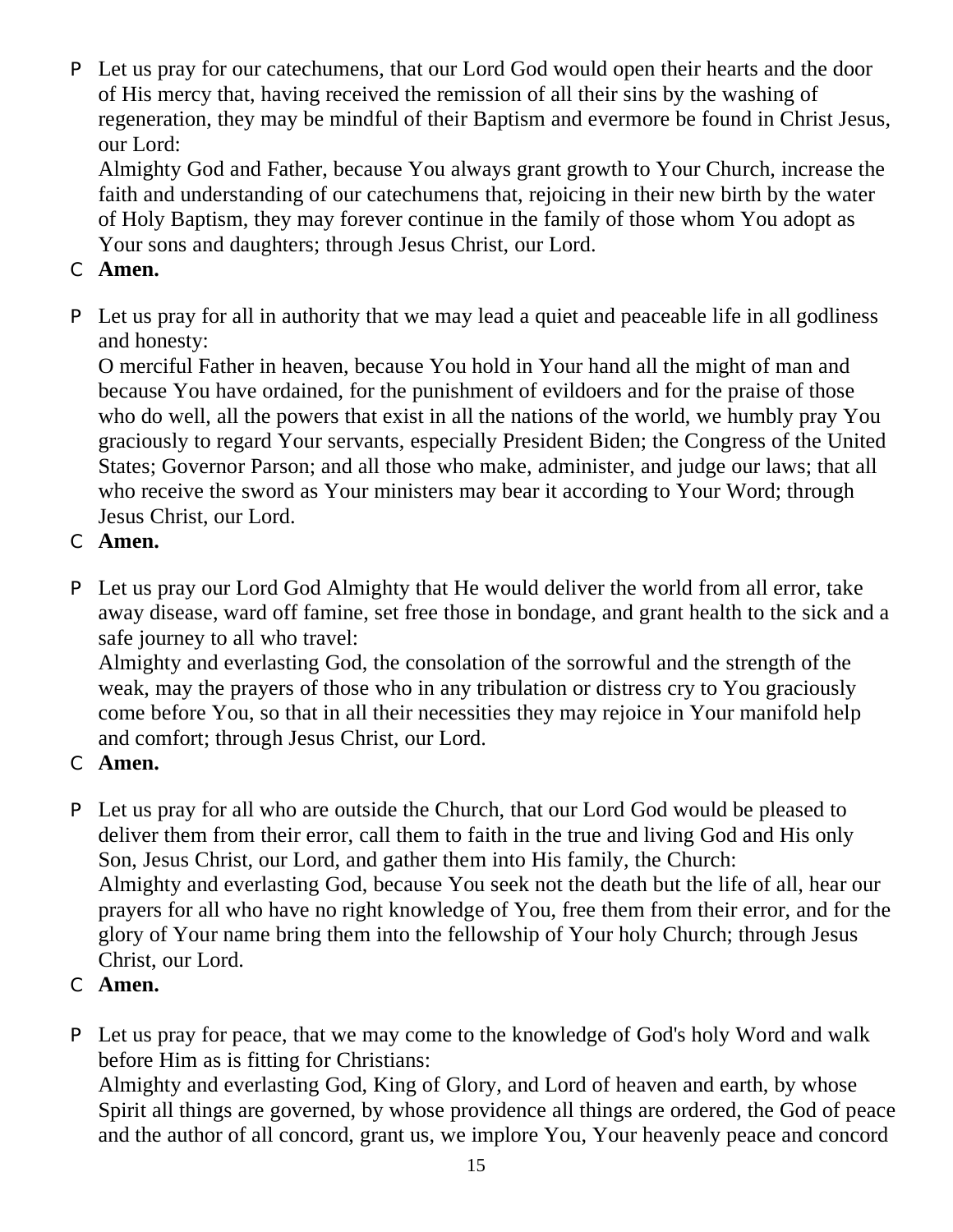that we may serve You in true fear, to the praise and glory of Your name; through Jesus Christ, our Lord.

- C **Amen.**
- P Let us pray for our enemies, that God would remember them in mercy and graciously grant them such things as are needful for them and profitable for their salvation: O almighty, everlasting God, through Your only Son, our blessed Lord, You have commanded us to love our enemies, to do good to those who hate us, and to pray for those who persecute us. We therefore earnestly implore You that by Your gracious visitation all our enemies may be led to true repentance and may have the same love and be of one accord and one mind and heart with us and with Your whole Christian Church; through Jesus Christ, our Lord.
- C **Amen.**
- P Let us pray for the fruits of the earth, that God would send down His blessing upon them and graciously dispose our hearts to enjoy them according to His own good will: O Lord, Father Almighty, by Your Word You created and You continue to bless and uphold all things. We pray You so to reveal to us Your Word, our Lord Jesus Christ that, through His dwelling in our hearts, we may by Your grace be made ready to receive Your blessing on all the fruits of the earth and whatsoever pertains to our bodily need; through Jesus Christ, our Lord.
- C **Amen.**
- P O Lord, we implore you that Your abundant blessing may be upon Your people who have held the passion and death of Your Son in devout remembrance, that we may receive Your pardon and the gift of Your comfort, and may increase in faith and take hold of eternal salvation; through the same Jesus Christ, Your Son, our Lord, who lives and reigns with You and the Holy Spirit, one God, now and forever.
- C **Amen.**

*Sit*

# **O Sacred Head, Now Wounded** *LSB 449*

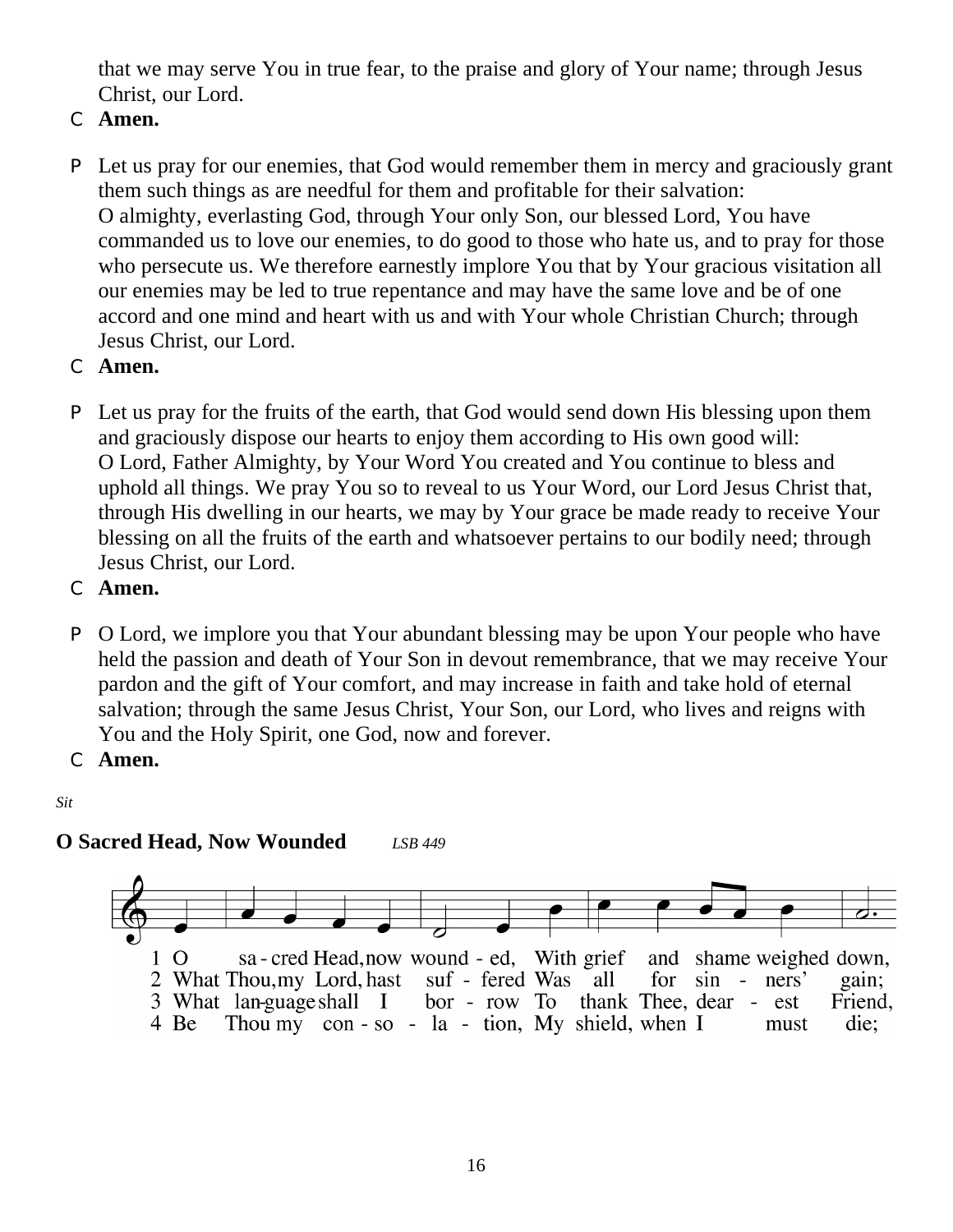

*Stand*

**Kyrie** *(congregation responds in whispers)*

- P Lord, have mercy.
- C **Lord, have mercy.**
- P Christ, have mercy.
- C **Christ, have mercy.**
- P Lord, have mercy.
- C **Lord, have mercy.**

#### **Lord's Prayer** *(spoken in whispers)*

C **Our Father who art in heaven,**

 **hallowed be Thy name, Thy kingdom come, Thy will be done on earth as it is in heaven; give us this day our daily bread; and forgive us our trespasses as we forgive those who trespass against us; and lead us not into temptation, but deliver us from evil. For Thine is the kingdom and the power and the glory forever and ever. Amen.**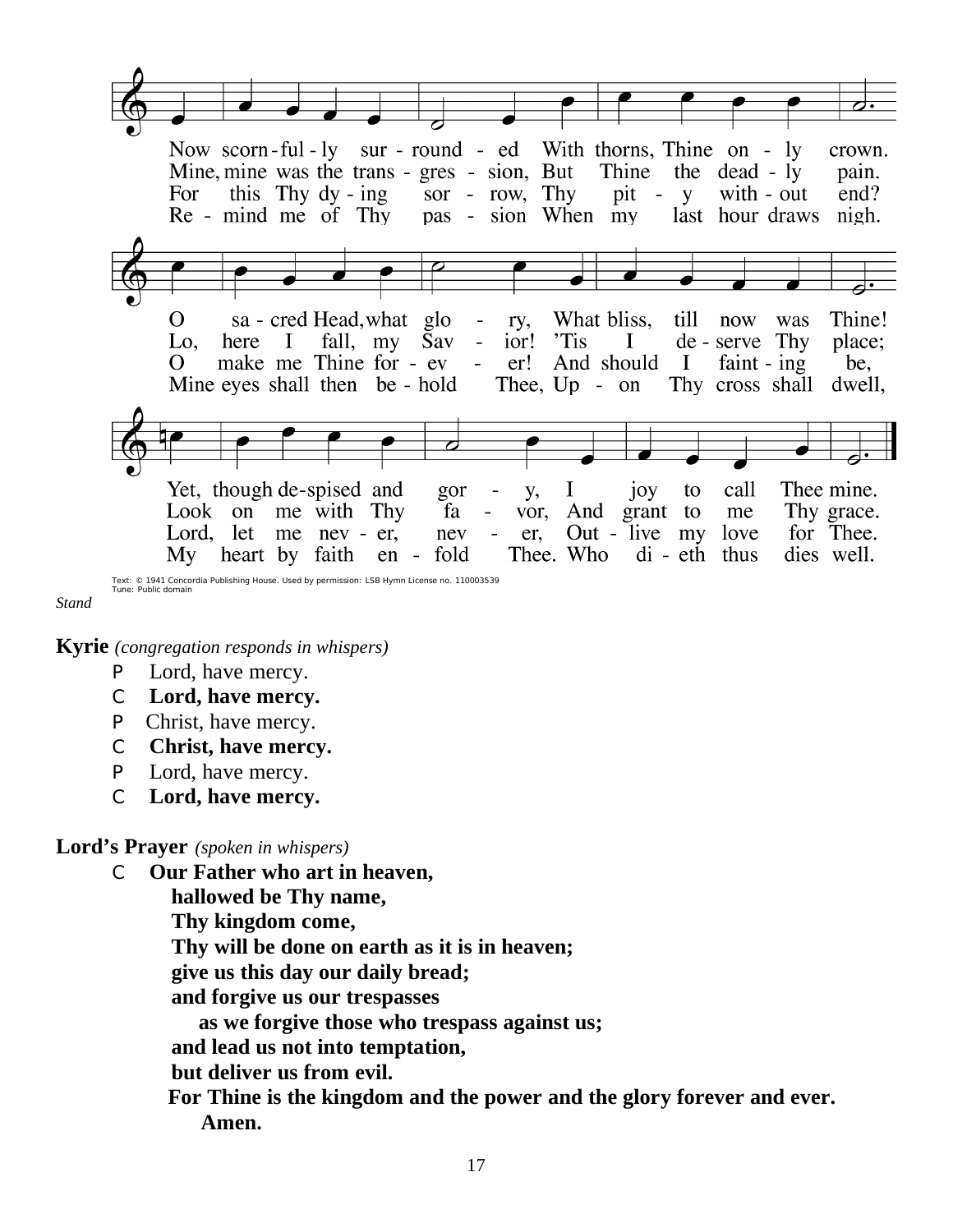*The final candle is extinguished.*

## **Adoration of Christ** *(chanted by Pastor)*

P We adore You, | O Lord,\* and we praise and glorify Your holy resur- | rection. For behold, by the wood | of Your cross\* joy has come into | all the world.

*Strepitus. All leave in silence and minimal light.*

**Acknowledgments**

Good Friday, Chief Service from Lutheran Service Book

Unless otherwise indicated, Scripture quotations are from the ESV® Bible (The Holy Bible, English Standard Version®), copyright © 2001 by Crossway, a publishing ministry of Good News Publishers. Used by permission. All rights reserved. Created by Lutheran Service Builder © 2021 Concordia Publishing House.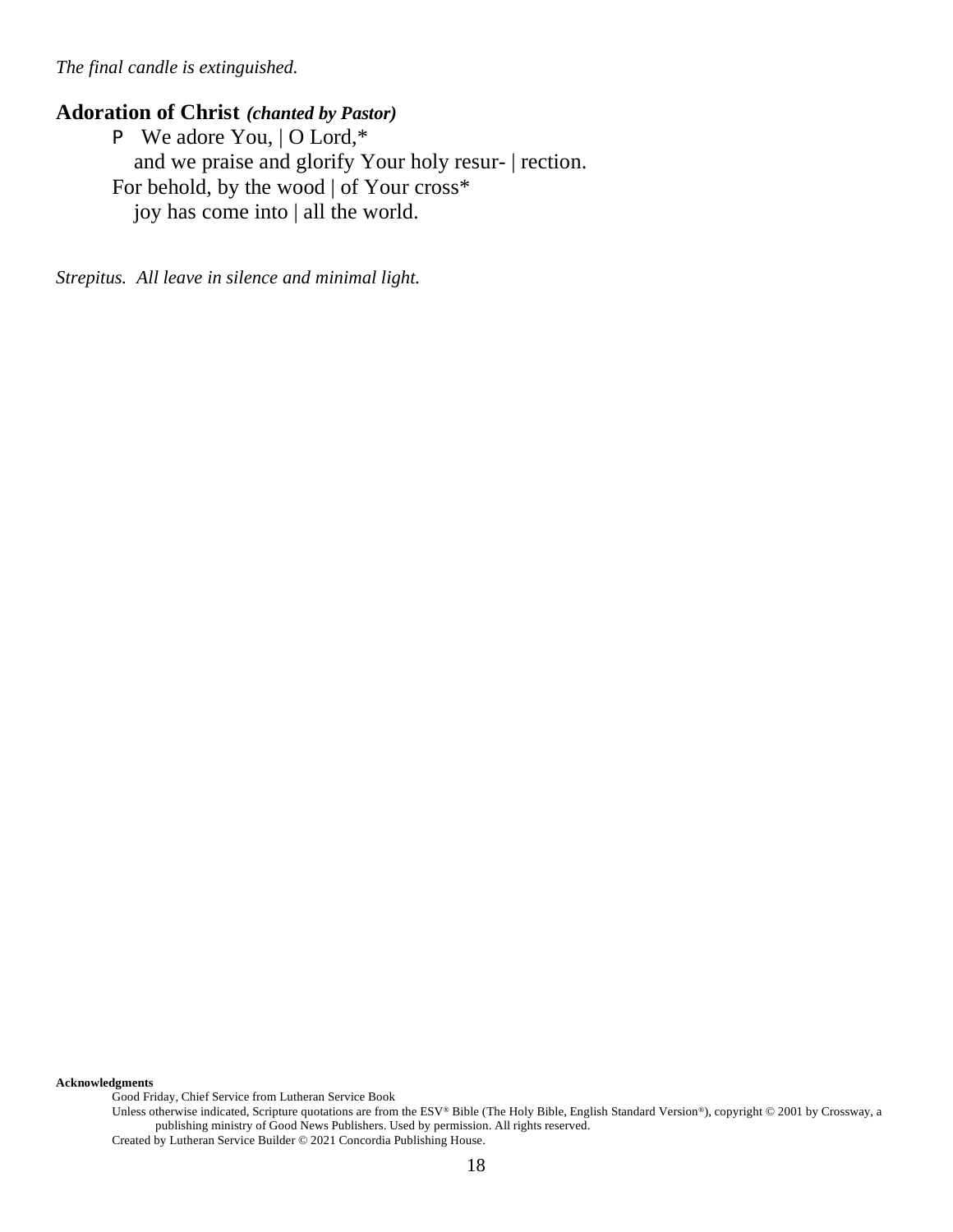# *SERMON NOTES:*